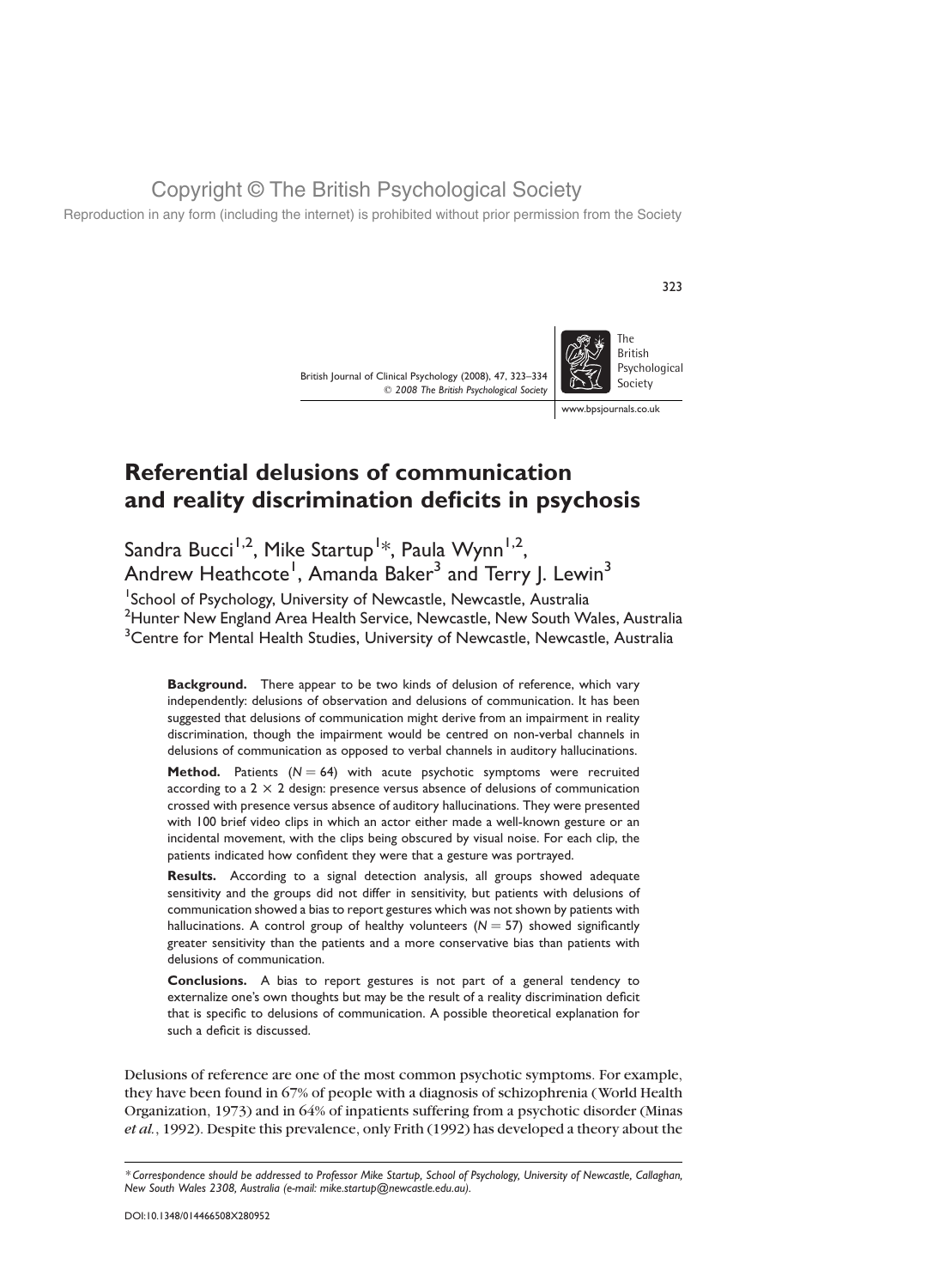Reproduction in any form (including the internet) is prohibited without prior permission from the Society

#### 324 Sandra Bucci et al.

cognitive processes involved in delusions of reference, and even this theory assumes that delusions of reference are closely associated with persecutory delusions and thirdperson auditory hallucinations. This now appears to be incorrect for at least some of the symptoms that are usually grouped together as delusions of reference. M. Startup and S. Startup (2005) noted that, among the variety of delusions of reference, some concern the mistaken sense that others are communicating by subtle and oblique non-verbal means (e.g. prosody, gestures, stances, arrangements of objects), while other delusions concern the false belief that others are surreptitiously observing or spying (e.g. using surveillance equipment). In order to test their hypothesis that delusions of communication and of observation are independent of each other, Startup and Startup conducted interviews with 57 participants with a diagnosis of schizophrenia using questions targeted at seven particular referential delusions. A factor analysis of ratings from these interviews revealed two factors. The first factor had high loadings from items representing beliefs that others were communicating through subtle non-verbal means, through the public media, and via the arrangement of inanimate objects, and thus represents delusions of communication. The second factor had high loadings from items representing beliefs that others were secretly gossiping and maintaining surveillance, and therefore represents delusions of observation. This second factor was strongly associated with hallucinations and persecutory delusions, but delusions of communication showed few significant correlations with other positive psychotic symptoms.

M. Startup and S. Startup (2005) noted that referential delusions of communication are similar to auditory hallucinations in that what seems to the patient to be communicated concerns the self and originates from the self, though the origin is not recognized but attributed externally. They suggested that these delusions might derive from tendencies to misattribute self-produced cognitions to an external source or, in other words, from impairments of what Bentall (1990) referred to as reality discrimination.<sup>1</sup> Startup and Startup proposed that the main difference between auditory hallucinations and delusions of communication is that the impairment of reality discrimination is centred on non-verbal channels (including speech prosody) in delusions of communication as opposed to verbal channels in auditory hallucinations. The plausibility of such a dissociation is supported by neuropsychological studies of affect perception among people with focal cortical lesions, which suggest that the right cerebral hemisphere contains a modularized lexicon of non-verbal affective signals (Bowers, Bauer, & Heilman, 1993).

The main aim of the present study was to use signal detection theory (SDT) to test the theory that delusions of communication derive from an impairment of reality discrimination which is centred on non-verbal channels of communication. According to SDT (McNicol, 1972), reporting of a signal from the environment is a function of both signal sensitivity and response bias. Sensitivity refers to the amount of evidence that is available to the person, while bias refers to the amount of evidence the person requires before

 $<sup>1</sup>$  A variety of terms has been used, rather inconsistently, to refer to impairments in the ability to identify the source of</sup> information. The terms 'source monitoring' (Johnson, Hashtroudi, & Lindsay, 1993) and 'reality monitoring' (Johnson & Raye, 1981) generally refer to the ability to remember the origin of information, whereas the terms 'reality discrimination' (Bentall, 1990) and 'reality testing' (Bentall & Slade, 1985) have been used to describe the ability to distinguish between the current real and imagined events. Frith (1992) used the term 'self-monitoring' deficits to refer to the misattribution of self-generated actions or thoughts to an external source. However, this term tends to be associated with Frith's theory that the misattribution arises from a malfunction of the systems that monitor current intentions. We have adopted the term 'reality discrimination' here to avoid implying any particular causal mechanism.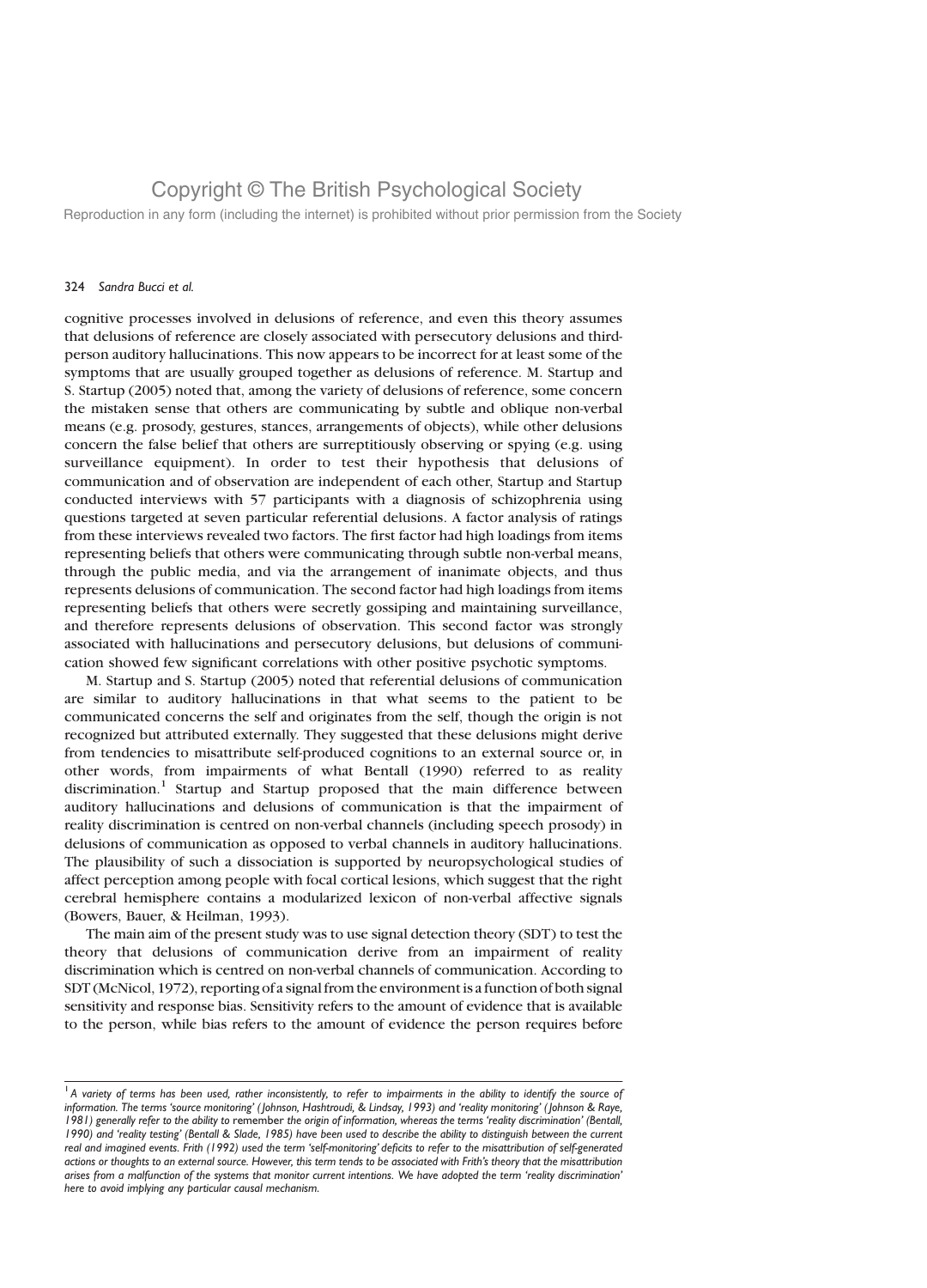Reproduction in any form (including the internet) is prohibited without prior permission from the Society

#### Delusions of reference 325

reporting a signal. In order to apply this framework, a novel task was developed in which participantswere presented with brief video clips of equal numbers of well-known gestures (communicating some meaning) and incidental movements (not intending to communicate) and they were asked to indicate, immediately after each clip, how likely they thought it was that a gesture had been presented. All of the clips were partially obscured with visual 'noise'. If delusions of communication result from faulty reality discrimination, then people with these delusions are expected to show a bias towards detecting non-verbal communications. That is, they would require less evidence than other people that a video clip showed a gesture before reporting that a gesture was shown. According to the theory, this would happen because they would attribute internally generated cognitions, which had been activated by the video clips, to an external source.

It is also possible that delusions of communication result from sensory disorder or poor processing of external stimuli. If this were the case, then people with such delusions would have impoverished evidence for gestures and would show poor signal sensitivity. However, although poor sensitivity might lead to misinterpretations, there would be no reason to expect those misinterpretations to be self-referential. Therefore, it is expected that people with delusions of communication will show no less sensitivity than psychotic people without these delusions. However, since people with schizophrenia show wide-ranging deficits in non-verbal social perception (Toomey, Schuldberg, Corrigan, & Green, 2002), and in particular have been found to misinterpret averted gazes as directed at themselves (Hooker & Park, 2005) and to misinterpret body postures and movements (Bigelow et al., 2006), it is expected that psychotic patients will show less sensitivity than the healthy control participants.

We are suggesting that auditory hallucinations and delusions of communication rely on different, largely independent information-processing systems; that the former rely on auditory–verbal systems of reception and production while the latter rely on the nonverbal affect lexicon. Thus, we expected that no bias to perceive gestures would be associated with the presence versus absence of auditory hallucinations, and that having hallucinations in addition to delusions of communication would not augment the bias of people with delusions of communication. However, since positive psychotic symptoms in general appear to be related to an externalizing bias in the processing of sensory stimuli (Allen *et al.*, 2004), we expected that the patients as a group would demonstrate more bias on the task than the healthy controls.

A secondary aim of the present study was to test whether M. Startup and S. Startup's (2005) finding of two kinds of delusion of reference could be replicated with an independent sample.

### Method

### **Participants**

Eighty-seven people with positive psychotic symptoms, who had recently been admitted to a psychiatric hospital, were invited to take part in the study once their psychiatrist had declared them capable of providing informed consent. Sixty-four (74%) accepted the invitation and completed the interview and experimental task. For the healthy control sample, 200 people from the volunteer panel of a medical research institute were invited to participate. Fifty-seven (29%) accepted the invitation and completed the questionnaires and experimental task. Only people over the age of 18 years were invited to participate and all provided written consent after the purpose and the procedures of the study had been explained. The exclusion criteria common to both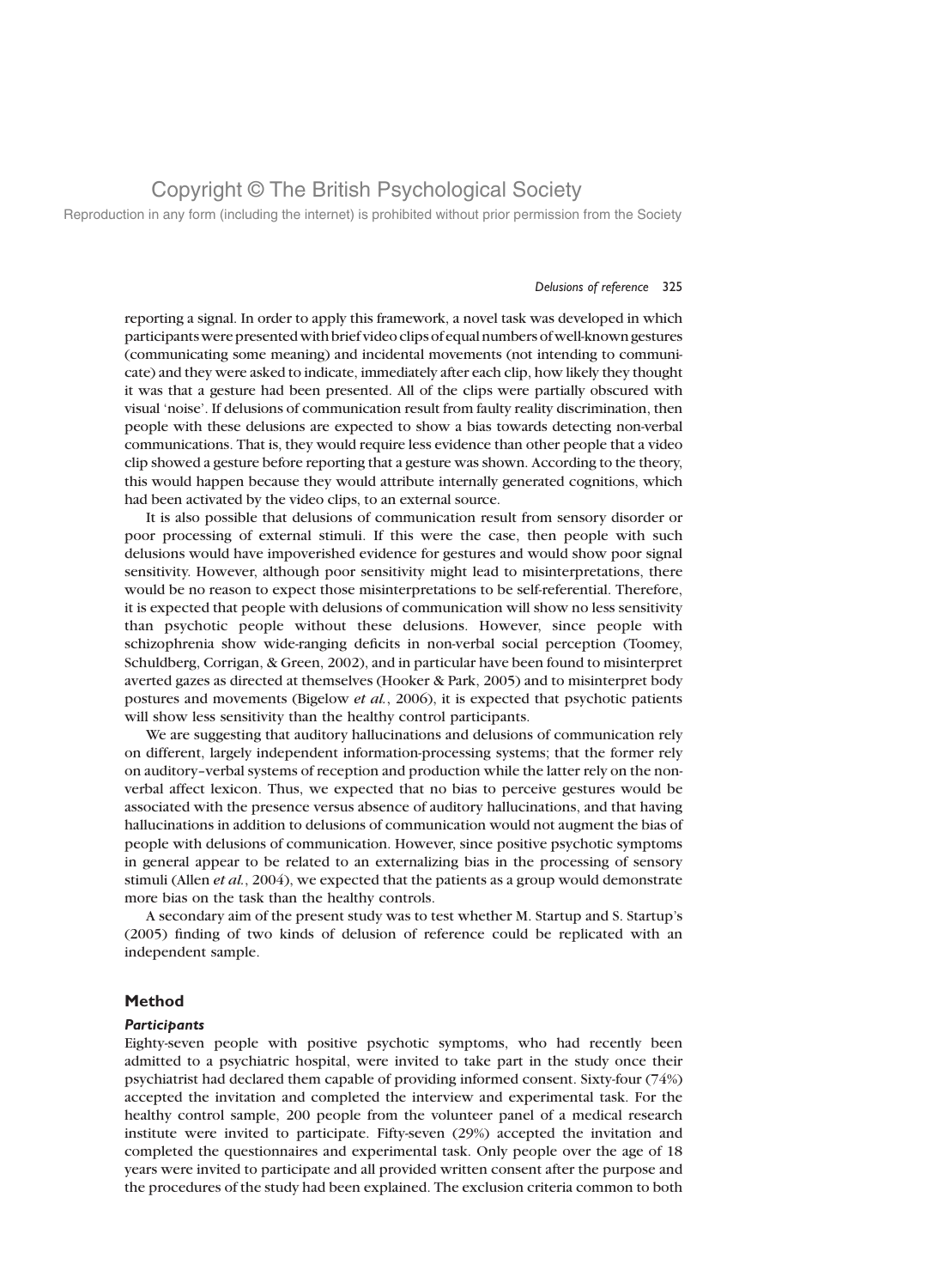Reproduction in any form (including the internet) is prohibited without prior permission from the Society

#### 326 Sandra Bucci et al.

samples were (i) evidence of organic brain impairment; (ii) inadequate English fluency; and (iii) visual impairment that could not be corrected to normal. In addition, the control participants were required never to have been diagnosed with a mental illness, and the patients were excluded if they had questionable, mild or infrequent delusions of communication or auditory hallucinations (to allow for clear separation between those with and without these symptoms); or mild, moderate, or severe visual hallucinations (necessary given the visual nature of the experimental task). Characteristics of both the control and patient participants are shown in Table 1.

### **Table 1.** Key characteristics of the patients ( $N = 64$ ) and control ( $N = 57$ ) samples

|                        | Patients       | Controls       |  |
|------------------------|----------------|----------------|--|
| Characteristic         | Mean (SD) or % | Mean (SD) or % |  |
| Mean age in years (SD) | $34.2$ (11.7)  | 39.6(16.3)     |  |
| Male                   | 62.5%          | 24.6%          |  |
| Australian born        | 92.2%          | 84.2%          |  |
| Never married          | 76.6%          | 42.1%          |  |
| Living arrangements    |                |                |  |
| with parents           | 37.5%          | 12.3%          |  |
| alone                  | 39.1%          | 12.3%          |  |
| other                  | 23.4%          | 75.4%          |  |
| No current employment  | 73.4%          | 7.0%           |  |
| Mean estimated IQ (SD) | 99.9 (12.5)    | 111.8(7.7)     |  |
| Diagnoses              |                |                |  |
| Schizophrenia spectrum | 62.5%          |                |  |
| Affective psychoses    | 29.7%          |                |  |
| Other                  | 7.8%           |                |  |

### Clinical measures

Auditory hallucinations among the patients were assessed using four items from the Scale for the Assessment of Positive Symptoms (SAPS; Andreasen, 1984): 'auditory hallucinations'; 'voices commenting'; 'voices conversing'; and 'global rating of the severity of auditory hallucinations'. Participants who scored 4 or 5 (marked or severe) on the global rating, and had experienced the symptoms within a week of assessment, were assigned to the 'auditory hallucinations present' group. Visual hallucinations were also measured by the SAPS 'visual hallucinations' item. No participant obtained a score of 2 or more on this item.

Questions and probes of the Referential Delusions Interview (M. Startup & S. Startup, 2005) were used to inquire about delusions of reference and ratings were made, using 6-point severity scales modelled on those of the SAPS, on seven kinds of delusions: whether the participant believed that information was being communicated (1) verbally (e.g. hints, double meanings); (2) non-verbally (e.g. gestures, stances); (3) by the *public media* (e.g. TV, radio);  $(4)$  by *animals*;  $(5)$  via *inanimate objects/processes* (e.g. lights flickering, arrangements of objects); and whether participants believed others were surreptitiously (6) gossiping or spreading rumours or (7) keeping them under surveillance or following them. Global ratings were also made on the severity of delusions of communication using a scale modelled on item no. 14 of the SAPS. Participants who scored 4 or 5 (marked or severe) on this item and had experienced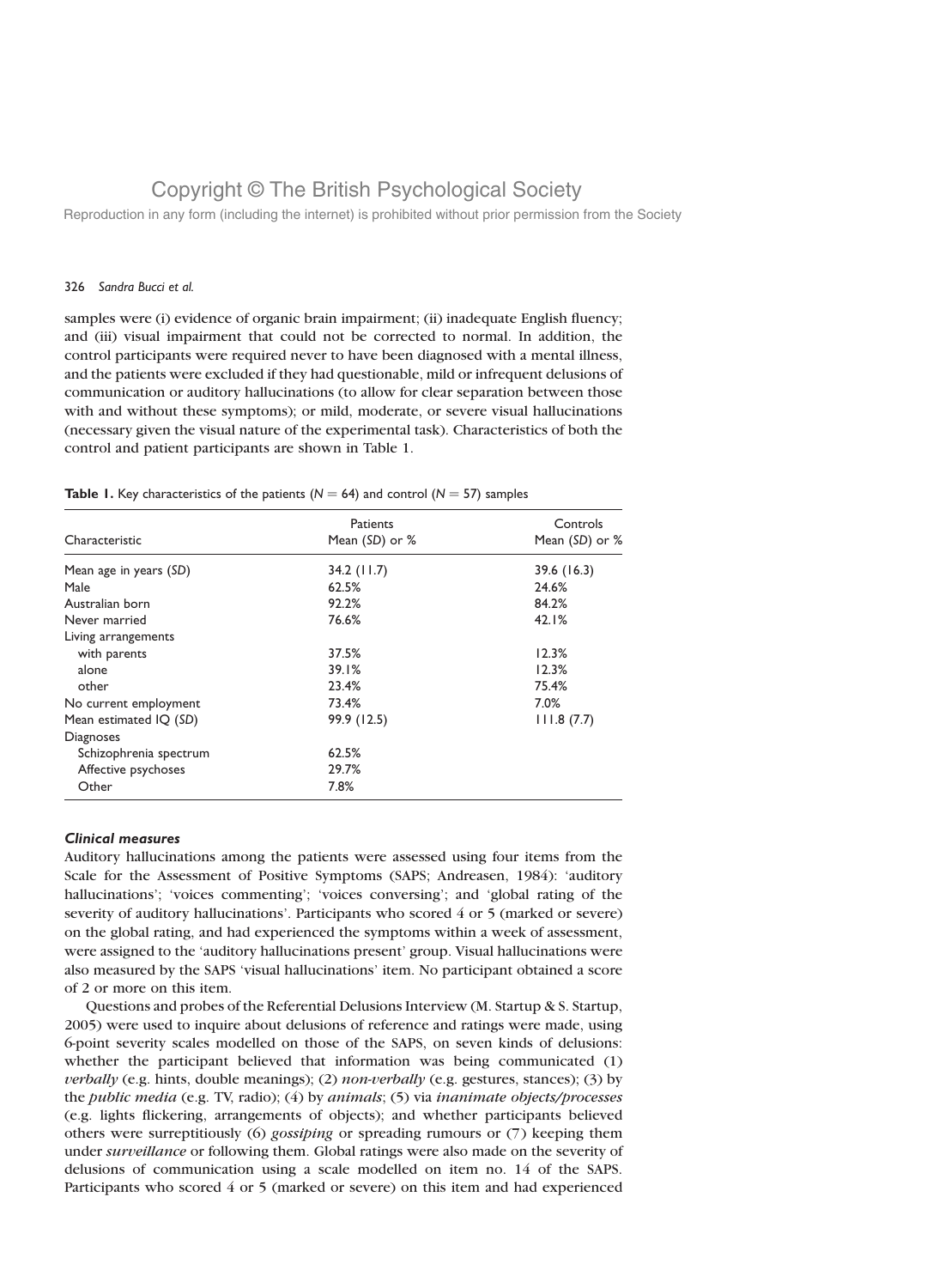Reproduction in any form (including the internet) is prohibited without prior permission from the Society

#### Delusions of reference 327

the symptoms within a week of assessment were assigned to the 'delusions of communication present' group. The extent to which the content of the delusions reflected guilty, grandiose–elated–erotomanic, or persecutory themes was also rated on 4-point scales.

The global cognitive functioning of both patients and controls was assessed using the National Adult Reading Test (NART), which has been found to provide good estimates of premorbid IQ even in acutely ill, unmedicated, and chronic schizophrenia patients (Crawford et al., 1992).

#### Signal detection task

The experimental task used short video clips of an actor making a series of movements towards a video-camera, with each movement being either a well-known gesture (intending to communicate a meaning) or an incidental movement (not intending to communicate). The clips showed a female actor in a well lit, quiet room. Each had a lead in and out time of one second where the actor was seated in a neutral and stationary position gazing at the camera. All clips were similar in duration (mean  $= 3.7 \pm 0.4$  seconds). During a pilot study, ratings of confidence that a gesture had been presented were used to select, from a larger pool, 10 gestures with the greatest confidence scores, and 10 incidental movements with the lowest scores. These are described in the Appendix. During a second pilot study, an appropriate level of visual noise was chosen to obscure the video clips in order to avoid ceiling effects with healthy participants and floor effects with a clinical population. The amount of noise was set at a level to give a  $d'$  value of about 1.5 among the healthy pilot participants. Details of the piloting are available on request from the second author.

The selected video clips were displayed at full screen size on a colour monitor. Participants were informed that the experiment was about how people perceive gestures. The instructions were as follows:

There are times when people deliberately communicate some meaning to you with gestures. For example, if you were on the other side of the room and I wanted to speak with you, I might wave my hand like this [researcher demonstrates beckoning] rather than yell across the room. However, there are also times when people make movements that are not meant to communicate anything at all [researcher demonstrates brushing hair away from eyes]. These are not gestures. What I would like you to do now is watch the clips on the computer screen and tell me whether you think the actress made a gesture or not. Does that make sense? [Instructions were repeated if necessary]. Over the next few clips you will see an actress making some movements. The first few clips will be clear, but the next few will have a fuzzy snow picture over the top of the clips so they will be a bit difficult to see. After each clip, I would like you make a response on the box here about whether you think you saw someone making a gesture or not. The task is a bit difficult, so rather than answer 'yes' or 'no', you will have a choice of four options. You press "1" on the box if you definitely saw a gesture; "2" if you think you saw a gesture, but can't be sure; "3" if you think you did not see a gesture, but can't be sure and "4" if you definitely did not see a gesture. How does that sound? [Instructions were repeated if necessary].

Experimental trials were preceded by eight easy practice trials: four non-obscured and four obscured clips of two gestures and two incidental movements each. Feedback was given after each one. The signal detection task consisted of 50 gesture trials and 50 incidental movement trials presented in 5 blocks of 20 trials. The same 20 clips were presented in each block but each participant was presented with a different random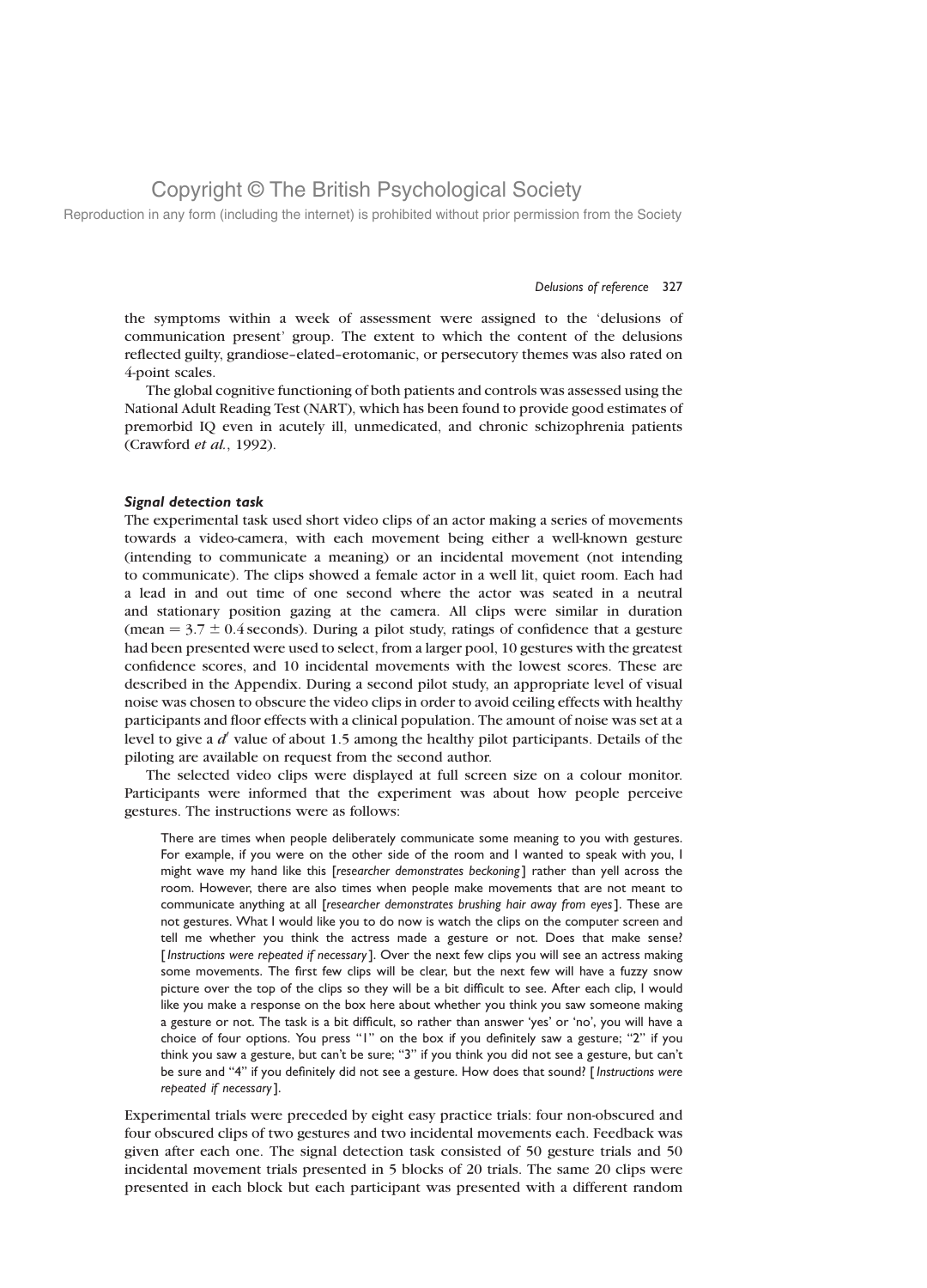Reproduction in any form (including the internet) is prohibited without prior permission from the Society

#### 328 Sandra Bucci et al.

order of clips. Participants were able to take breaks between trials to prevent fatigue. No time limit was set for responses.

#### Signal detection analyses

Patients mainly used definite (1 or 4) ratings (92%), so we aggregated 1 and 2 (gesture) and 3 and 4 (non-gesture) ratings in all further analyses. Sensitivity was measured by  $d' = Z(H) - Z(FA)$ , where  $Z(H)$  and  $Z(FA)$  represent the inverse function of the standard normal cumulative distribution for hit  $(H, i.e.$  respond 'gesture' to gesture stimuli), and false alarm (FA, i.e. respond 'gesture' to non-gesture stimuli), probabilities (McNicol, 1972). Response bias was measured by  $C = -(Z(H) + (Z(FA))/2)$  (Snodgras & Corwin, 1988). A neutral responder has a  $C$  value of 0; positive values of  $C$  represent strict or conservative responding (i.e. non-gesture bias) while negative values represent liberal responding (i.e. gesture bias). In both of these measures, scores are undefined for a  $H$  probability of 1 and a  $FA$  probability of 0 as the corresponding  $Z$  scores are infinite. Therefore, corrected  $H$  and  $FA$  probabilities were calculated by adding 0.5 to gesture response frequencies and dividing by  $N + 1$ , where N is the number of trials (Snodgras & Corwin, 1988). All significance tests were two tailed. In view of the small sample, no adjustments for the number of statistical tests were made.

### **Results**

The interviewer recorded patients' responses verbatim on the interview schedule and 19 interviews were then rated for symptom severity by the second author who was blind to the interviewer's ratings. The results are shown in Table 2 where it can be seen that inter-rater reliability (intra-class correlations) for all items was high and significant. Therefore, the interviewer's ratings were used in subsequent analyses.

Table 2. Reliabilities and factor loadings for categories

|                        |                         | Factor loadings <sup>a</sup> |      |                                                 |
|------------------------|-------------------------|------------------------------|------|-------------------------------------------------|
| Categories             | Inter-rater reliability |                              | Ш    | Correlation with<br>hallucinations <sup>b</sup> |
| A. Communications      |                         |                              |      |                                                 |
| Verbal                 | $1.00*$                 |                              | 0.60 | 0.08                                            |
| Non-verbal             | $0.99*$                 |                              | 0.35 | 0.16                                            |
| Public media           | $0.89*$                 |                              | 0.84 | 0.14                                            |
| Animals                | $0.97*$                 |                              |      | 0.06                                            |
| Inanimate              | $0.99*$                 |                              | 0.64 | 0.16                                            |
| <b>B.</b> Observations |                         |                              |      |                                                 |
| Gossip                 | $1.00*$                 | 0.33                         |      | $0.40*$                                         |
| Surveillance           | $0.99*$                 | 0.85                         |      | $-0.01$                                         |
| C. Content             |                         |                              |      |                                                 |
| Guilt                  | $1.00*$                 |                              |      |                                                 |
| Grandiosity            | $0.80*$                 |                              |      |                                                 |
| Persecution            | $0.89*$                 | 0.99                         |      |                                                 |

 $* p < .01$ .<br><sup>a</sup> Only factor loadings  $>$  0.3 are shown.

 $<sup>b</sup>$  Correlation with global severity rating for auditory hallucinations.</sup>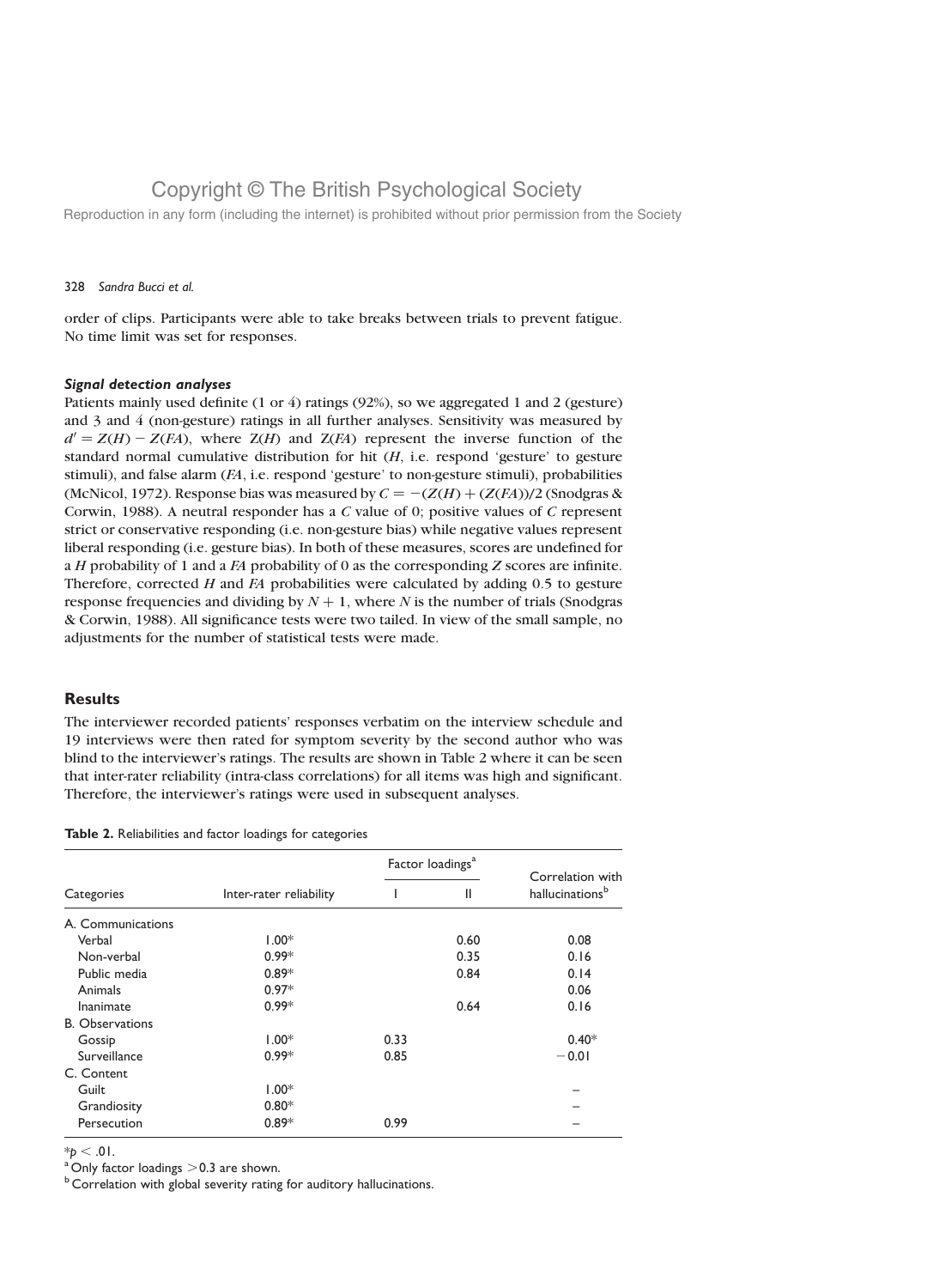Reproduction in any form (including the internet) is prohibited without prior permission from the Society

#### Delusions of reference 329

### Factor analysis

In order to check whether the clustering of referential delusions in the current study corresponds to the two factors found by M. Startup and S. Startup (2005), the items of the Referential Delusions Rating Scale were entered into a maximum-likelihood factor analysis. Two factors, as indicated by a scree plot, were extracted and then rotated via varimax. As with the previous analysis, *animals* and *guilt* were excluded due to their low frequencies. Salient item loadings on the two rotated factors are shown in Table 2 where it can be seen that the first rotated factor had salient loadings from *gossip* and *surveillance*, and therefore represented delusions of observation. This factor also had a very high loading from the thematic content persecution. The second rotated factor had salient loadings from verbal, non-verbal, public media, and inanimate objects, and therefore represented delusions of communication. Thus, the previous results were closely replicated. Table 2 also shows correlations between each of the delusions of reference and the global severity rating for auditory hallucinations. It can be seen that all of the correlations involving individual delusions of communication were non-significant and that the correlation with gossip was significant. These results replicate the findings of M. Startup and S. Startup (2005), though the non-significant correlation with surveillance does not.

#### Signal detection test

The patients were assigned to four groups based on the severity thresholds for the global rating of auditory hallucinations and the global rating of delusions of communication. There was perfect agreement between the interviewer and the independent assessor on the assignment to their respective groups of the 19 participants that they both assessed. The data for four participants were removed from the signal detection analyses, one because the participant responded the same to every clip, and three because they produced negative  $d'$  values. Table 3 provides summarized results for the remaining participants in each group.

These groups did not differ significantly on any of the categorical variables shown in Table 1, but schizophrenia spectrum disorders were rather more common in the groups with delusions of communication ( $\chi^2(3) = 7.31$ ,  $p = .06$ ). When the continuous

|                                         |                    |                                                                   | Delusions of communication  |                                                              |                                                    |
|-----------------------------------------|--------------------|-------------------------------------------------------------------|-----------------------------|--------------------------------------------------------------|----------------------------------------------------|
|                                         | Present            |                                                                   |                             | Absent                                                       |                                                    |
|                                         |                    | Auditory hallucinations                                           |                             |                                                              |                                                    |
|                                         | Present            | Absent                                                            | Present                     | Absent                                                       | Controls                                           |
| N                                       | 17                 | 15                                                                |                             | 17                                                           | 57                                                 |
| Schizophrenia spectrum (%)              | 76                 | 73                                                                | 45                          | 41                                                           | 0                                                  |
| % male                                  | 65                 | 73                                                                | 73                          | 59                                                           | 25                                                 |
| Age in years (SE)                       | 30.1               | (2.0)<br>$31.2 \quad (2.7)$                                       | (3.9)<br>32.1               | 40.8<br>(3.0)                                                | 39.6<br>(16.3)                                     |
| Estimated IQ (SE)<br>$d'$ (SE)<br>C(SE) | 98.7<br>1.35(0.18) | 102.1<br>(2.8)<br>(3.4)<br>1.10(0.19)<br>$-0.45(0.13)-0.54(0.13)$ | 98.7<br>(4.6)<br>1.13(0.22) | 99.2<br>(3.3)<br>1.49(0.19)<br>$-0.02$ (0.15) $-0.31$ (0.13) | 111.8<br>(1.0)<br>(0.11)<br>1.71<br>0.19<br>(0.07) |

Table 3. Percentages and means of covariates, sensitivity  $(d')$  and bias  $(C)$ , with standard errors, for five groups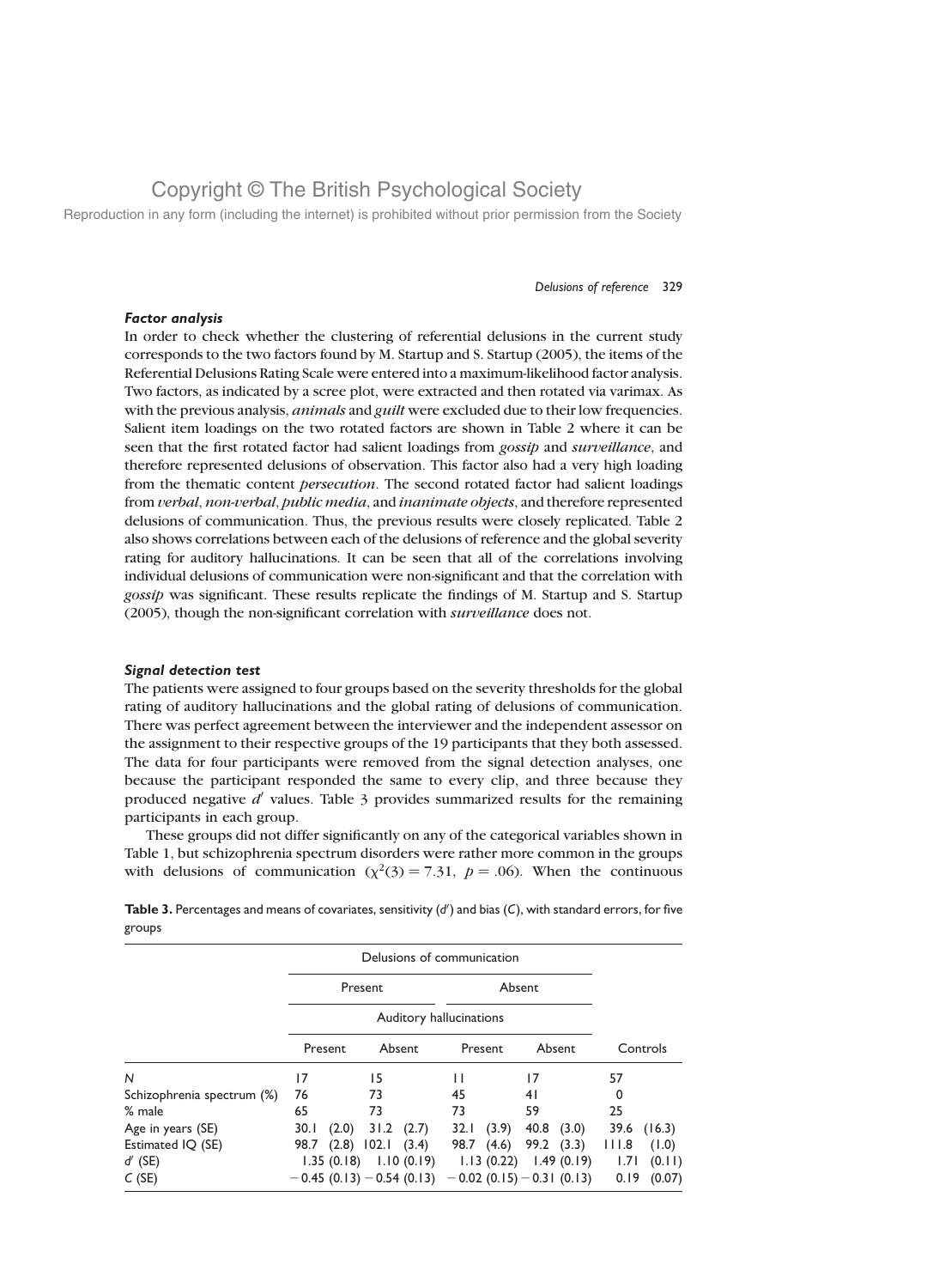Reproduction in any form (including the internet) is prohibited without prior permission from the Society

#### 330 Sandra Bucci et al.

variables were analyzed in a 2 (delusions of communication; present vs. absent)  $\times$  2 (auditory hallucinations; present vs. absent) design, no significant effects were found for IQ, but for age a marginally significant difference was found for the main effect of delusions of communication,  $F(1, 56) = 3.31$ ;  $p = .074$ . Age was negatively correlated with bias ( $r = -.24$ ,  $p = .06$ ), indicating that older participants were more biased to detect a gesture.

The mean  $d'$  scores for the four groups are shown in Table 3. In all cases,  $d'$  was significantly greater than 0 (grand mean  $= 1.28$ ), showing that all groups had good sensitivity. C was significantly less than zero, demonstrating a bias to detect gestures, for all but the group with auditory hallucinations alone. Group differences in mean  $d'$  and C were analyzed using a 2 (delusions of communication)  $\times$  2 (auditory hallucinations) ANCOVA with age as a covariate. Group means adjusted to an age of 33.8 years are shown in Table 3. No effects approached significance for  $d'$ , but for C the main effect of delusions of communication was significant,  $F(1, 55) = 6.32$ ,  $p = .015$ , with the adjusted marginal mean when delusions of communication were present  $(-0.49)$  being less than when absent  $(-0.14)$ . This result indicates that participants with delusions of communication were more biased to detect gestures than participants with no delusions of communication. The main effect for hallucinations  $(F(1, 55) = 2.42, p = .13)$  and the interaction term,  $F(1, 55) = 0.76$ ,  $p = .39$ ) were both non-significant. When a diagnosis of a schizophrenia spectrum disorder, as a dichotomous variable, was entered as an additional covariate, the results for  $d'$  and C remained substantially the same.

The mean d' and C scores for the control group are shown in Table 3. The mean  $d'$  $(t = 16.8, p < .001)$  and the mean C  $(t = 3.41, p = .001)$  scores were both significantly greater than 0. Thus, the controls were highly sensitive to gestures but slightly biased against reporting them. The controls differed significantly from the patients in age,  $t(99.3) = 2.20, p = .03$ , estimated IQ,  $t(94.7) = 6.11, p < .001$ , and gender ratio,  $\chi^2(1) = 20.9$ ,  $p < .001$ . In a comparison with the patients, with these three variables entered as covariates, the controls were found to have a significantly higher mean  $d'$ ,  $F(1, 112) = 6.83, p = .01$ . In subsequent simple contrasts, the control group mean was found to be significantly higher than that of three of the psychotic patient groups but not the group which had neither delusions of communication nor auditory hallucinations ( $p = .08$ ). When C was entered as the dependent variable in an ANCOVA with the same covariates, the mean  $C$  of the controls was found to be significantly larger than that of the patients as a group,  $F(1, 112) = 33.03, p < .001$ . Thus the controls had less bias to perceive gestures. In subsequent simple contrasts, the control group mean was found to be significantly larger than that of three of the psychotic patient groups but not the group which had auditory hallucinations without delusions of communication  $(p = .32)$ . Since the patients and the controls differed significantly on  $d'$ , these analyses were repeated with  $d'$  entered as an additional covariate, but the results remained essentially the same.

### **Discussion**

One aim of the present research was to investigate whether the finding by M. Startup and S. Startup (2005) of two kinds of delusions of reference could be replicated. As in the previous study, it was found that seven delusions of reference could be reliably identified and a factor analysis revealed that ratings of these delusions separated into two distinct factors: delusions of observation and delusions of communication. These results substantially replicated the structure found previously, as did the findings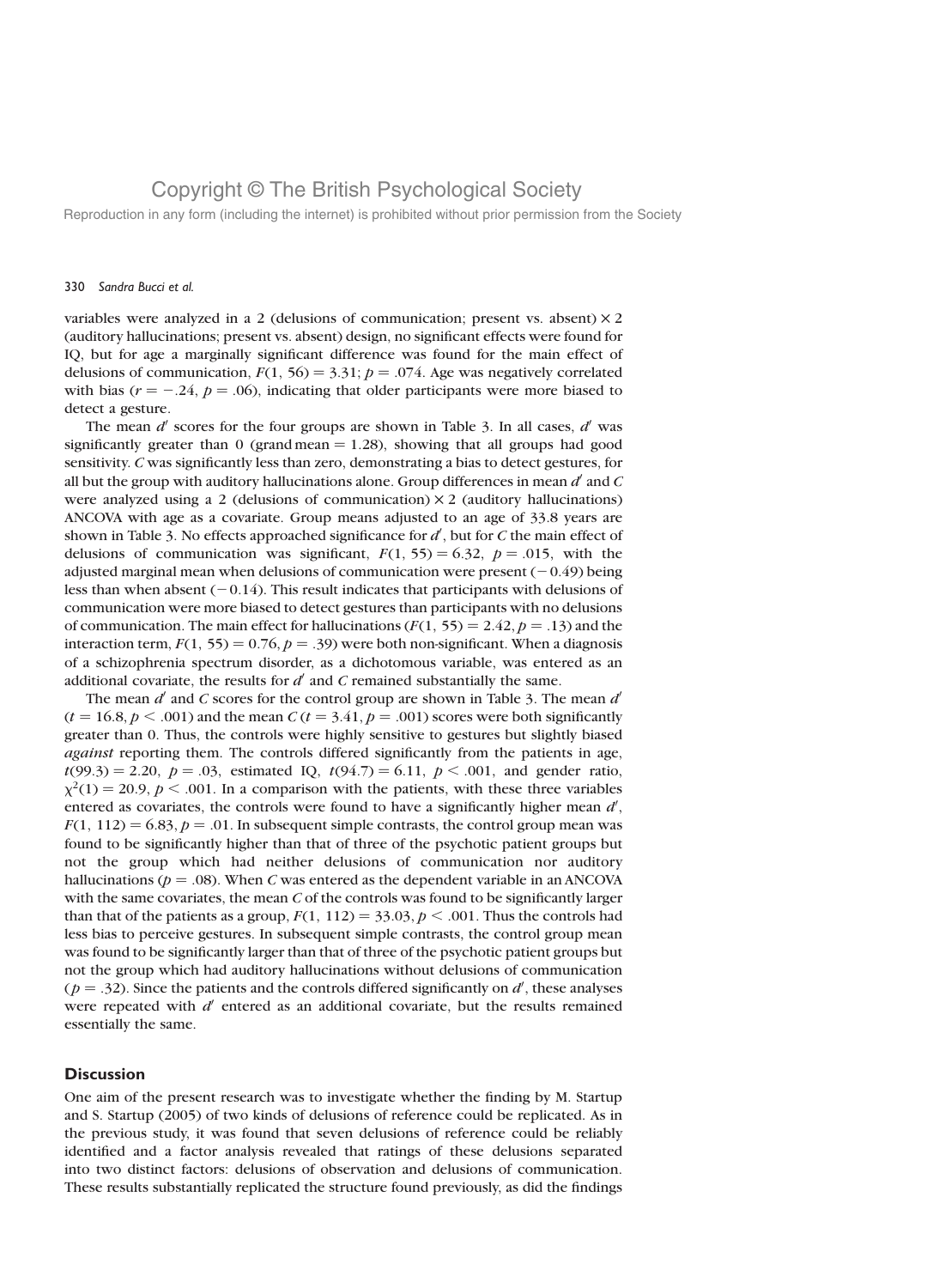Reproduction in any form (including the internet) is prohibited without prior permission from the Society

#### Delusions of reference 331

that delusions of communication are independent of auditory hallucinations and that only delusions of observation are associated with persecutory themes. Possible relationships between delusions of observation, auditory hallucinations, and persecutory delusions have been discussed by M. Startup and S. Startup (2005).

Regarding the signal detection analyses, the results for sensitivity showed that all patient groups performed the task at greater than chance levels, indicating that their responses were not mere guesses. Although the patients in general showed less sensitivity than the healthy controls, there was no evidence that the presence versus absence of delusions of communication or of auditory hallucinations differentially impacted on perceptual sensitivity. This finding is similar to previous research investigating reality discrimination deficits among people with auditory hallucinations. For example, Bentall and Slade (1985) used an auditory signal detection task of words embedded in white noise and found no difference in perceptual sensitivity between people with hallucinations, and those highly disposed towards hallucinations, compared with patients without hallucinations and those not disposed to hallucinations, respectively.

The patients as a whole had lower sensitivity than the healthy controls. This is unlikely to be due to the difficulties people with schizophrenia have in recognizing emotions from faces or from eyes because the level of noise imposed on the video clips made it difficult for anyone to perceive facial features. However, the lower sensitivity might be partly due to the tendency of people with schizophrenia to misinterpret averted gazes as directed at themselves (Hooker & Park, 2005) and to misinterpret body postures and movements (Bigelow et al., 2006).

The main hypotheses regarding the measure of bias were also supported. There was a significant main effect for the presence versus absence of delusions of communication showing that people with delusions of communication were more liberal responders on the signal detection task. That is, they needed less evidence to report that a gesture was present under conditions of uncertainty. This result is similar to those of Bentall and Slade (1985) who found that, compared with controls, people with auditory hallucinations, and those prone to hallucinations, were more biased to report hearing a voice embedded in white noise.

Bentall and Slade (1985) suggested that the bias they detected resulted from reality discrimination deficits, that is, because people with a disposition to auditory hallucinations misattribute self-generated events to an external source. Likewise, the bias we detected might be due to a similar misattribution of internally generated cognitions concerning gestures, but this is not the only possible interpretation. For example, it is well known that decision-making is influenced by the perceived costs and benefits associated with hits and false alarms (McNicol, 1972). However, there were no obvious costs or benefits in the current study and there is no reason to believe that people with delusions of communication would be more influenced by such contingencies than people without these symptoms even if there had been any. Another possibility is that the results were due to an externalizing response bias that was unrelated to internally generated cognitions. Such a possibility is suggested by a study by Allen et al. (2004) in which patients with schizophrenia were required to listen to distorted recordings of single adjectives spoken by themselves or another person. It was found that the patients who had positive psychotic symptoms were more likely than patients without those symptoms to misidentify recordings of their own speech as alien. Since the patients were not required to speak any of the words during the test, their bias could not have derived from faulty self-monitoring.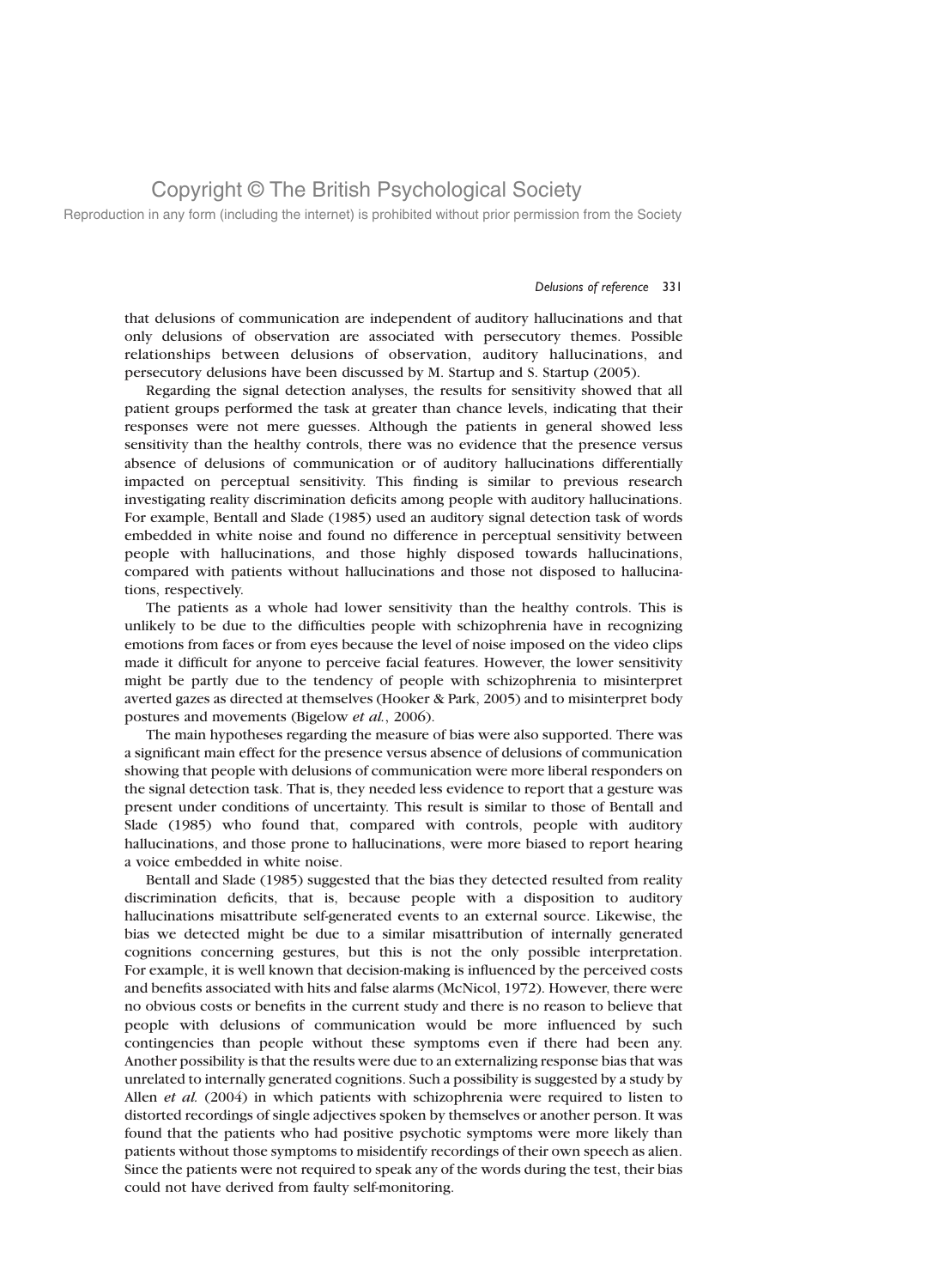Reproduction in any form (including the internet) is prohibited without prior permission from the Society

#### 332 Sandra Bucci et al.

Such an externalizing response bias might help to explain why, in the present study, the patients as a group showed a more liberal bias than the controls. However, the patients with hallucinations but no delusions of communication did not differ from the controls in bias and, among the patient groups, the main effect for auditory hallucinations and the interaction term were non-significant. These findings suggest that the bias to report gestures cannot be wholly due to a general externalizing response bias. The bias to report gestures appears to be, at least in part, specific to delusions of communication. That is, in contrast to people with auditory hallucinations, who have impaired reality discrimination for verbal material, people with delusions of communication appear to be impaired in reality discrimination for non-verbal material. In other words, delusions of communication appear to involve reality discrimination errors similar to those found in hallucinations, except that in delusions of communication what is 'hallucinated' is not a verbal but a non-verbal communication.

If delusions of communication derive from the misattribution of self-generated internal events to an external source, this would help explain why these delusions are selfreferential. How, though, are such misattributions to be explained? One possibility is that reality discrimination deficits reflect failure of intentional inhibition of currently irrelevant memories, and other mental associations, which are not recognized as such because of deficits in contextual memory. This theory has been supported when applied to auditory hallucinations (Badcock, Waters, Maybery, & Michie, 2005; Waters, Badcock, Maybery, Michie, 2003; Waters, Badcock, Michie, & Maybery, 2006; Waters, Maybery, Badcock, & Michie, 2004). It seems possible that delusions of communication might also be explained in these terms though, presumably, what would distinguish delusions of communication from auditory hallucinations would be that, in the former, the content of the intrusive memories would concern previous non-verbal communications, while the memories in the latter would concern verbal and other auditory stimuli. The plausibility of a dissociation between these different kinds of memories is supported by neuropsychological studies of affect perception among people with focal cortical lesions (Bowers et al., 1993). It is possible, then, that the *difference* between delusions of communication and auditory hallucinations is that voices perceived in the absence of appropriate sensory stimulation (i.e. hallucinations) rely on the verbal route of communication, while non-verbal communications perceived in the absence of appropriate sensory stimulation (i.e. delusions of communication) are processed through non-verbal channels. Of course, further research is required to test this hypothesis.

Interpretations of the findings should be made in the light of methodological limitations. Firstly, according to chart diagnoses, schizophrenia spectrum disorders were more common in the groups with delusions of communication. This is not surprising, given that diagnoses are partly based on these symptoms, but it does mean that group membership, diagnosis and, perhaps, severity of illness, are confounded to some extent. Severity of illness was not assessed directly. However, since the group with neither delusions of communication nor auditory hallucinations did not have the smallest bias, and the results for the signal detection task remained essentially the same when diagnosis was controlled, this confounding is unlikely to be important. Another limitation is that the data of four of the participants needed to be excluded from the signal detection analyses. These exclusions were justified on the grounds that responding to every clip in the same way suggested the participant had misunderstood the task requirements, and obtaining negative  $d'$  values suggested that the participants were probably confused about the assignment of response buttons. However, the result was that the sample for these analyses was small and included only two-thirds of the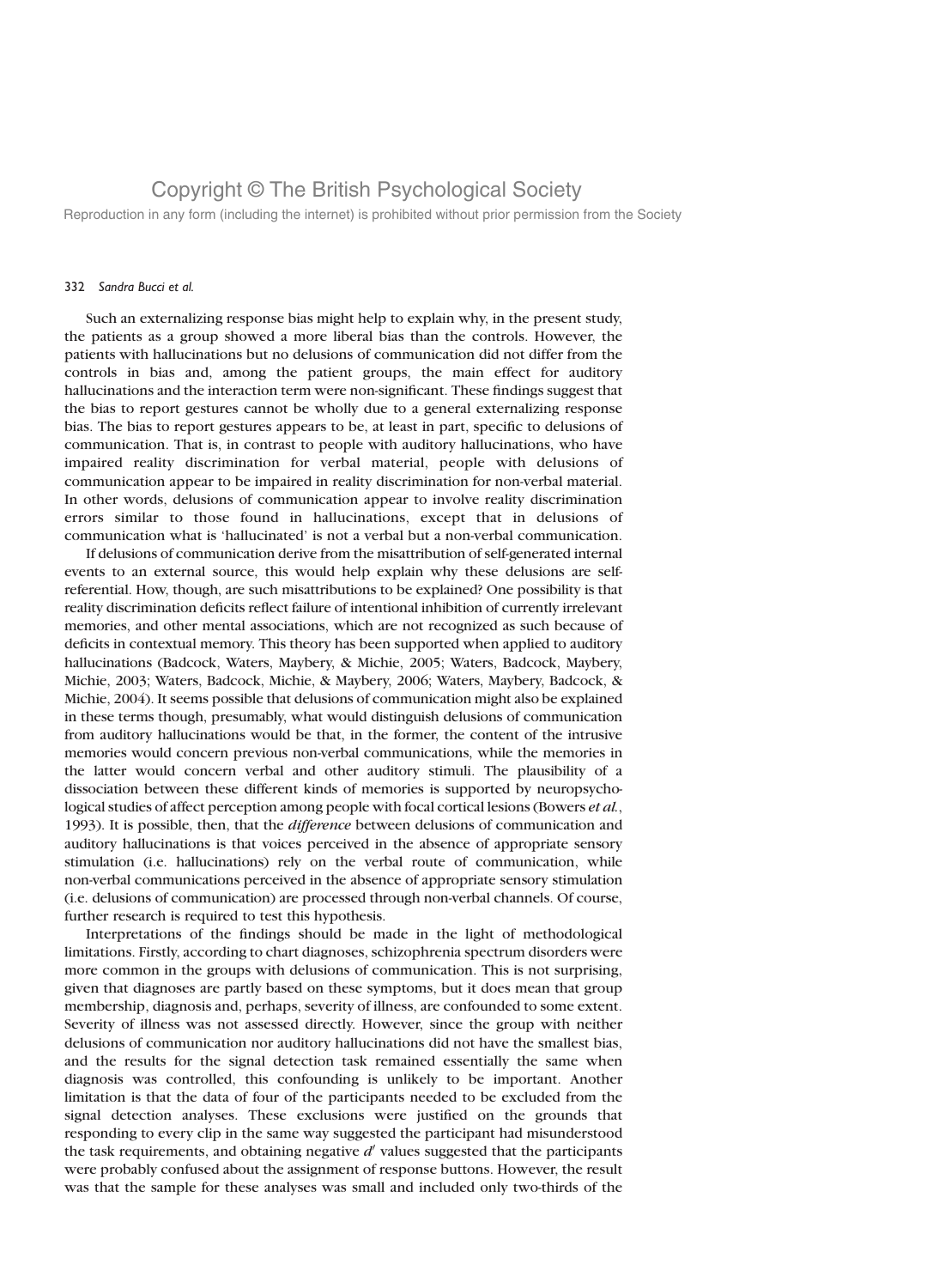Reproduction in any form (including the internet) is prohibited without prior permission from the Society

#### Delusions of reference 333

eligible participants. Finally, it should be noted that the patients who had neither delusions of communication nor auditory hallucinations showed a rather elevated bias to report gestures. Although they did not differ significantly in bias from the patients with hallucinations but no delusions, they did differ significantly in this respect from the controls. Since it has been found that patients with delusions but no hallucinations are almost as likely as patients with current hallucinations to show an externalizing bias in a self-monitoring task ( Johns, Gregg, Allen, & McGuire, 2006), our findings for this group might have been due to the presence of some kinds of delusions which were not assessed. This possibility deserves scrutiny in future research.

#### Acknowledgements

We wish to acknowledge the support of the Hunter Medical Research Institute Volunteer Register for their assistance with recruitment of control participants.

#### **References**

- Allen, P. P., Johns, L. C., Fu, C. H. Y., Broome, M. R., Vythelingum, G. N., & McGuire, P. K. (2004). Misattribution of external speech in patients with hallucinations and delusions. Schizophrenia Research, 69, 277–287.
- Andreasen, N. C. (1984). Scale for the Assessment of Positive Symptoms (SAPS). Iowa: University of Iowa.
- Badcock, J. C., Waters, F. A., Maybery, M. T., & Michie, P. T. (2005). Auditory hallucinations: Failure to inhibit irrelevant memories. Cognitive Neuropsychiatry, 10, 125–136.
- Bentall, R. P. (1990). The illusion of reality: A review and integration of psychological research on hallucinations. Psychological Bulletin, 107, 82-95.
- Bentall, R. P., & Slade, P. D. (1985). Reality testing and auditory hallucinations: A signal detection analysis. British Journal of Clinical Psychology, 24, 159–169.
- Bigelow, N. O., Paradiso, S., Adolphs, R., Moser, D. J., Arndt, S., Heberlein, A., et al. (2006). Perception of socially relevant stimuli in schizophrenia. Schizophrenia Research, 83, 257–267.
- Bowers, D., Bauer, R. M., & Heilman, K. M. (1993). The nonverbal affect lexicon: Theoretical perspectives from neuropsychological studies of affect perception. Neuropsychology, 7, 433–444.
- Crawford, J. R., Besson, J. A. O., Bremner, M., Ebmeier, K. P., Cochrane, R. H. B., & Kirkwood, K. (1992). Estimation of premorbid intelligence in schizophrenia. British Journal of Psychiatry, 161, 69–74.
- Frith, C. D. (1992). The cognitive neuropsychology of schizophrenia. Hove: Erlbaum.
- Hooker, C., & Park, S. (2005). You must be looking at me: The nature of gaze perception in schizophrenia patients. Cognitive Neuropsychiatry, 10, 327–345.
- Johns, L. C., Gregg, L., Allen, P., & McGuire, P. K. (2006). Impaired verbal self-monitoring in psychosis: Effects of state, trait and diagnosis. Psychological Medicine, 36, 465–474.
- Johnson, M. K., Hashtroudi, S., & Lindsay, D. S. (1993). Source monitoring. Psychological Bulletin, 114, 3–28.
- Johnson, M. K., & Raye, C. L. (1981). Reality monitoring. Psychological Review, 88, 67-85.
- McNicol, D. (1972). A primer of signal detection theory. London: George Allen and Unwin.
- Minas, I. H., Stuart, G. W., Klimidis, S., Jackson, H. J., Singh, B. S., & Copolov, D. L. (1992). Positive and negative symptoms in the psychoses: Multidimensional scaling of SAPS and SANS items. Schizophrenia Research, 8, 143–156.
- Snodgras, J. G., & Corwin, J. (1988). Pragmatics of measuring recognition memory: Applications to dementia and amnesia. Journal of Experimental Psychology: General, 17, 34–50.
- Startup, M., & Startup, S. (2005). On two kinds of delusion of reference. Psychiatry Research, 137, 87–92.